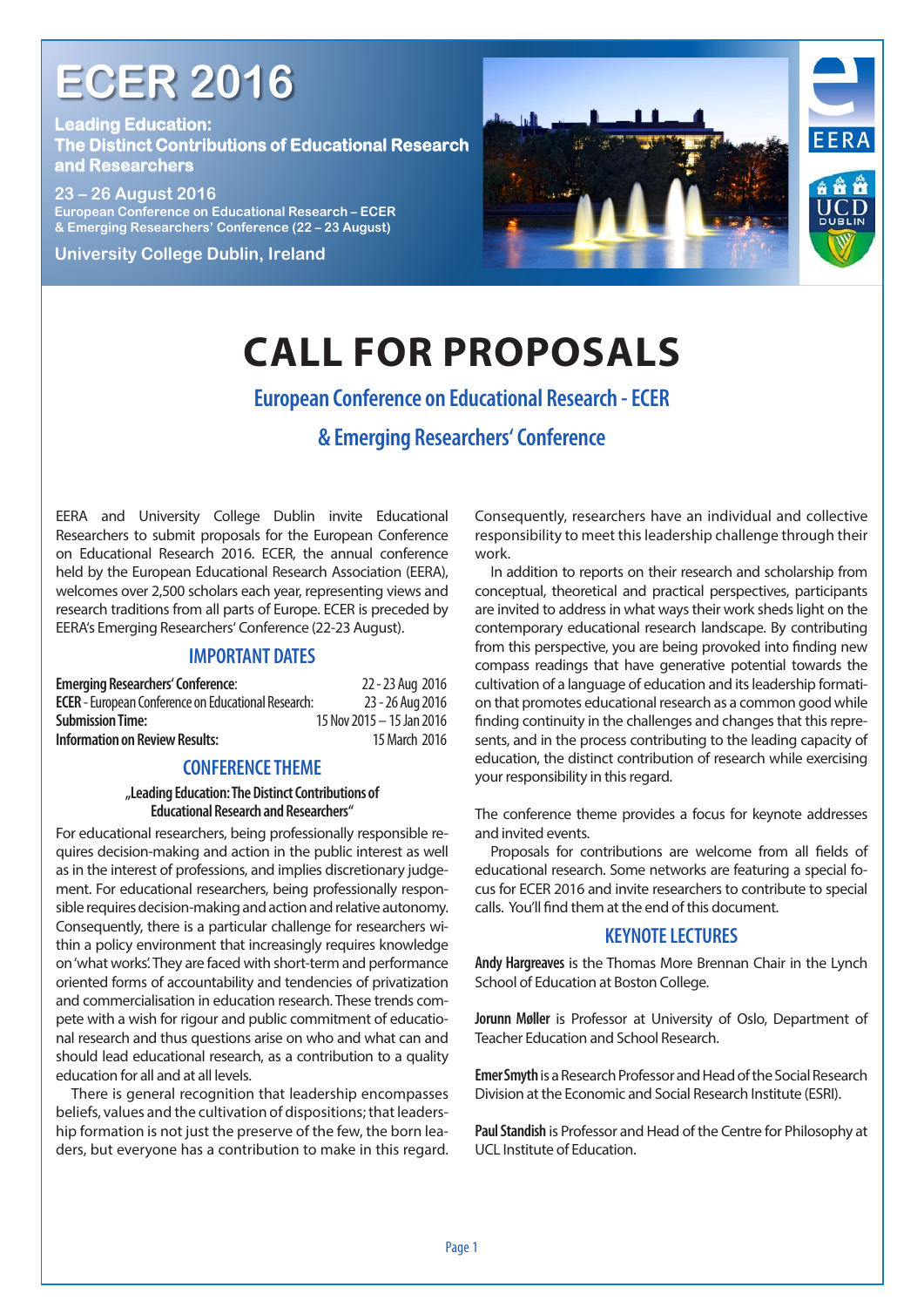#### **SUBMISSION PROCEDURE**

Submissions need to be directed to one of the EERA networks and can be handed in as Paper, Poster, Round Table, Workshop , Symposium or Video. Video presentations are introduced as new presentation format for ECER 2016, see below. The 5 minutes videos will be presented in interactive sessions with other videos, posters or papers. PhD students and Emerging Researchers are especially invited to submit to and participate in the Emerging Researchers Conference. Please consult the network descriptors and the submission guidelines on the EERA website before handing in a proposal.

The closing date for submission will be **15 January 2016**. No late submissions will be accepted!

#### **New for ECER 2016: Video presentation**

ECER would like to introduce a new presentation format: video presentations.

Video presentations will be presented as part of a 90 minute interactive session which will include other videos and/or papers and/ or posters, with a discussion after the film is shown. The length of the film should not be more than 5 minutes. Please note that video presentations are short films (live action or animated) not Prezi or PowerPoint presentations. To submit a video presentation, please submit an abstract (not the actual film). Video submissions will be subject to the same peer review process as all other submission formats.

Please note: Video presentations are not distance delivery presentations. Distance delivery presentations are not offered at ECER.

As it is important that the video is in a format that can be played on any laptop, please use MP4.

Once you have been informed of your presentation time, please contact EERA office if you would like to reserve loud speakers. Bringing your own is also an option.

#### **Browse through EERA Networks**

http://www.eera-ecer.de/networks/

**Information on Formats of Presentation and on how to write an Abstract for ECER** http://www.eera-ecer.de/ecer2016/submission-and-registration/submission/

#### **Conftool Submission System**

http://www.conftool.com/ecer2016

#### **EMERGING RESEARCHERS' CONFERENCE**

PhD students and Emerging Researchers are especially invited to participate in the Emerging Researchers' Conference. For this, please submit to the Emerging Researchers' Group.

### **CONFERENCE VENUE, TRAVEL AND ACCOMMODATION**

University College Dublin is one of Europe's leading research-intensive universities, founded 160 years ago, with the great 19th Century educationalist, John Henry Newman being appointed as its first Rector. Ireland's largest and most diverse university with over 30,000 students, drawn from approximately 124 countries, UCD actively promotes university life as a journey of intellectual and personal discovery. UCD is the preferred destination for international students who choose to come to study in Ireland. UCD is home to over 6,000 international students and delivers degrees to over 5,000 students on overseas campuses.

UCD is located on a beautiful leafy 133-hectare campus close to Dublin's city centre, which provides a mix of academic facilities,

research institutes, libraries and archival collections, enterprise space, student villages, and sports and recreational facilities

UCD is Ireland's leader in graduate education with over 8,000 graduate students, with almost a quarter undertaking primary research. Over 50% of UCD undergraduates progress to graduate studies. It is the national leader in research funding, attracting quality investment that has helped the university to establish a reputation as a world-class destination for leading researchers. The University has established four major interdisciplinary research themes that match Ireland's needs and current global challenges. The international standing of UCD has increased rapidly in recent years and the University is currently ranked within the top 1% of institutions world-wide.

#### **ABOUT DUBLIN**

Dublin today is a vital, vibrant and multi-cultural city of well in excess of a million inhabitants. While since the international financial crash of the previous decade austerity has been a byword and a daily reality for many of its citizens, more recently it is displaying renewed vigour and confidence, and recovery is giving way to greater optimism about the future.

The city is in its second millennium, its first documented settlement being a "permanent raiding camp" of the Vikings established in 841. Dublin was the centre of the Easter Rising in 1916 and became capital of the Free State and Republic. 2016 is the centenary year of the rebellion, and the country and its capital has already embarked on a decade of celebrations celebrate in an inclusive manner major events in the first two decades of 20th Century Europe.

Cultural Dublin cannot escape its literary legacies. Everyone has heard of the genius Oscar Wilde, the Noble laureates George Bernard Shaw, William Butler Yeats and Samuel Beckett, the enchanting Jonathan Swift and the creator of Dracula, Bram Stoker, and more recently, Seamus Heaney, while James Joyce occupies a hallowed presence in this pantheon. Another element not to be missed from the rich cultural life in Dublin is the theatre. Several excellent locations tempt lovers of the visual art with world-class actors and performances.

Information on Accommodation will be provided early in 2016.

#### **SPECIAL CALLS FROM EERA NETWORKS**

In addition to the general call, some networks would like to encourage discussion on specific thematic topics and have therefore issued a special call. However, they will remain open for all other submissions within their area.

#### **Rural Schools as Hubs for the Socio-Educational Development of the Community**

Network 14: Communities, Families and Schooling in Educational Research

Network 14 aims to provide a forum for the development and discussion of educational research explicitly pertaining to the relationships between communities, families and schools, revealing the influences in and between these different contexts. The network welcomes a variety of approaches to research and analysis: large- or small-scale studies, qualitative or quantitative data, longitudinal or cross-sectional data, single in-depth or comparative multiple case studies. Among other subthemes of research, we are interested in studies that focus on learning and teaching which reveal the variation or the characteristics of these processes in different kinds of pedagogical environments, namely the use of local/regional culture or co-operation between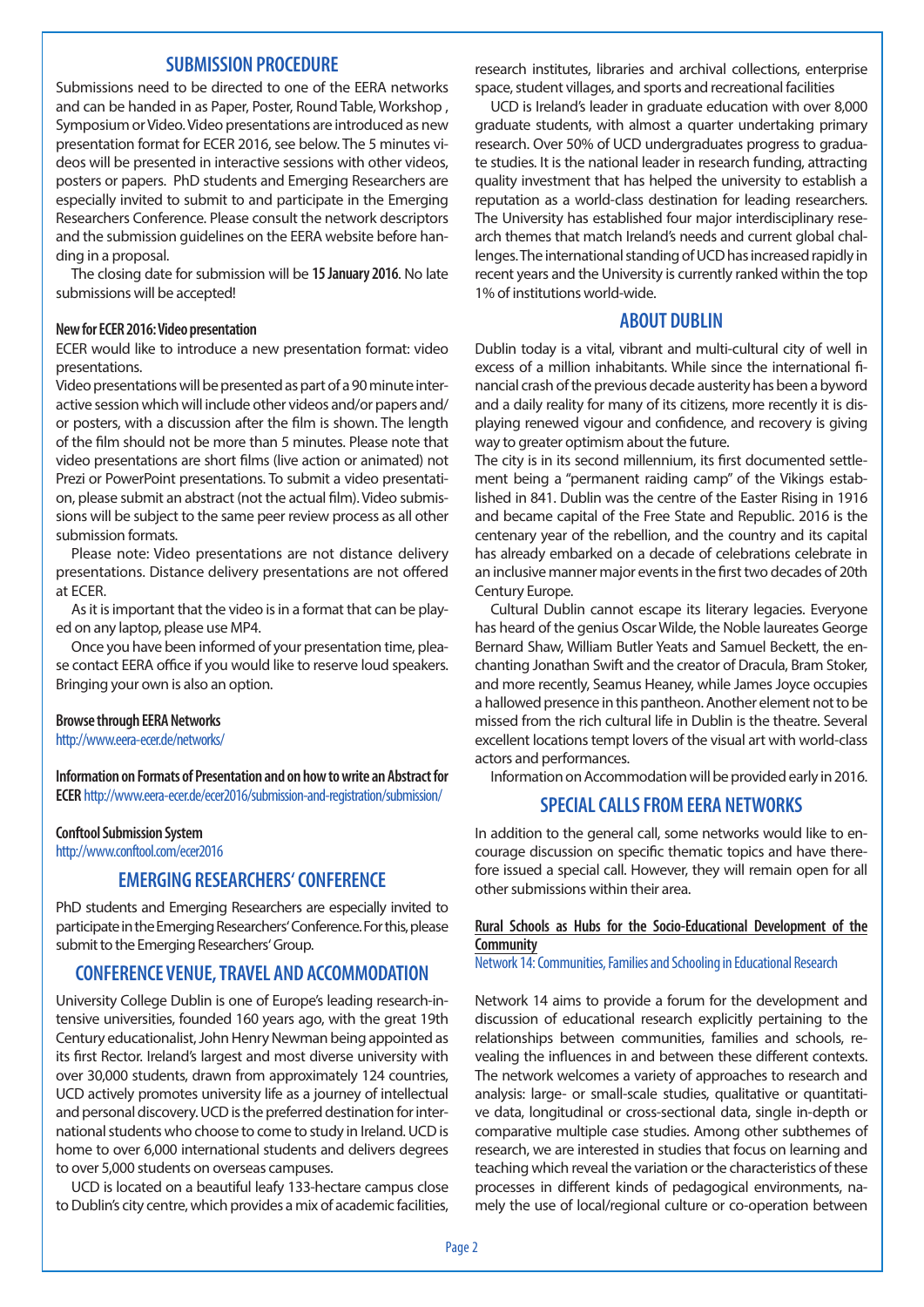(Dublin, Ireland), Network 14 especially welcomes contributions rural schools and community. To that extent, and for ECER 2016 from researchers/research groups concerned with the discussion of rural schools as hubs for the socio-educational development of the community.

#### **Framework:**

Etymologically related to the concepts of growth, increment and progress, the idea of development, in its relationship to the History of humanity and communities, and more specifically in its relationship with territories, has been at the core of the identification of asymmetries between those who are inside – and therefore develop – and those who are outside – and therefore do not develop. From an economic point of view, it is possible to clearly identify the consequences of this centralist and materialistic definition of development, namely in terms of the disruption of local communities, the marginalization of people and territories, and the deterioration of the natural, social and cultural heritage.

For a long time, the understanding of the rural emerged in opposition to that of the urban, referring us to eminently agricultural spaces, non-industrialized, within rigid geographic boundaries. This oppositionist and dichotomous logic is problematic and frankly limiting, even in terms of how it is built on the negative: the urban is everything the rural is not, or cannot be (Corbett & White, 2014; Green & Reid, 2014). This imagining of the rural in terms of deficit, connected with the idea of poverty, low levels of productivity and socio-cultural shortfalls, is related to a concept of development as mere economic growth, with rural areas being commonly envisaged as deserted of ideas, achievements, projects and organizations (Canário, 1998). It seems relevant to introduce a discussion that can contribute to an ideological shift that, in turn, allows local actors to reimagine the contemporary rural context in relation with the world, in all its multi-functionality, mobility and (re)appropriation.

The development processes that this special call aims to identify are socio-educational processes, of learning and of enhancement of endogenous skills, resources and knowledge. This concept of "educational" differentiates itself from what is strictly "scholastic" in two fundamental aspects: in its formats and in its temporalities. These are, therefore, eminently trans- or multi-institutional efforts; initiatives that don't necessarily obey exogenously or arbitrarily defined curricula (or agendas); that are defined and developed in close connection to shared and multi-directional learning processes; that favour intergenerational dynamics; that seek to occupy "dead" or neglected space-times.

Although this special call is concerned with schools, the concept of "educational" that it sets to discuss points to projects and initiatives that summon the contribution of other locally-relevant organizations, such as the municipal/regional government, companies and citizens' associations, and other groups associated with the community (Henderson & Gouwens, 2013). These rural schools, platforms for their communities' socio-educational development, are, as the rural context itself, "true microcosms – not in these sense that they replicate, to scale, the structures (…) [that can be found at the macro level], but because they present themselves as contexts that are fraught with specific complexities and diversity, governed by their own organizations and relational logics" (Lúcio, 2011).

These are, thus, dynamic processes, framed in what can be identified as community development, building on the local population's specific needs and interests, and offering adequate, locally-based alternative directions. The process of change is, in this sense, materialized and led by the community itself, in a cooperative, committed and integrated approach. Local actors reflect on their daily action, operating across at least three levels: diagnosis (they analyse "what is missing", "what is not working", "what can be done differently", etc.); programming and executing (in which they define goals and resources); and, finally, evaluating (predicting or discussing the possibility of broadening dissemination mechanisms, reprogramming strategies, reformulating premises and aims).

In addition to being a space of culture(s) and memories, the rural context is a space for living and experimenting. The rural world is heterogeneous, and cultural diversity is one of its most enriching features (Anderson & Lonsdale, 2014); it is also resilient, despite the difficulties that cross it, thanks to the will and the initiative of those who inhabit it (Donehower, Hogg, & Schell, 2012).

This special call is interested in what Eriksen (2001) pens "studies of small-scale localities", favouring the construction of a more comprehensive and complex glance at the several aspects of community life, as well as a mapping of the patterns of interaction. This mapping is useful as a way to identify who connects with whom (individual or organization), and it what way(s): it promotes the identification of the "social system", i.e. collectively built understandings about the rural local, its History, its future and the fabric of interactions that are created and re-created therein. Notwithstanding, these shared understandings are not, on the one hand, mandatory, nor, on the other hand, entirely comprehensive.

Building on the idea of the role of rural schools in the context of the community, different research questions arise:

- What can be learned in/from rural spaces?
- How do rural schools promote the participation and engagement of families and the community?
- How do local organizations summon the contribution of the schools, in the rural context?
- How are rural schools promoting the appreciation and nurture of local memories and histories, the ability to think together about difficulties and seek new ways of improving the territory, the use and potentiation of local (natural, cultural, human, tangible and intangible) resources, and the democratic participation in decision-making processes at the local level?
- What other "lives" have repurposed rural school buildings experienced?
- How can different research disciplines contribute to this discussion?

#### **Features of the special call:**

With this special call, we invite researchers/research groups from different disciplines to contribute to the above or related points of discussions. Researchers who take interdisciplinary approaches, which combine social, educational and other perspectives, are especially encouraged to submit an abstract. Presenters will later be invited to contribute to a shared publication.

Those interested in contributing with paper, symposium or roundtable proposals within this special call, should contact the organizers of the special call.

#### **Contact:**

- Dr. Joana Lúcio, CIEC University of Minho, Portugal, joana. lucio@gmail.com
- Prof. Robyn Henderson, University of Southern Oueensland, Australia, robyn.henderson@usq.edu.au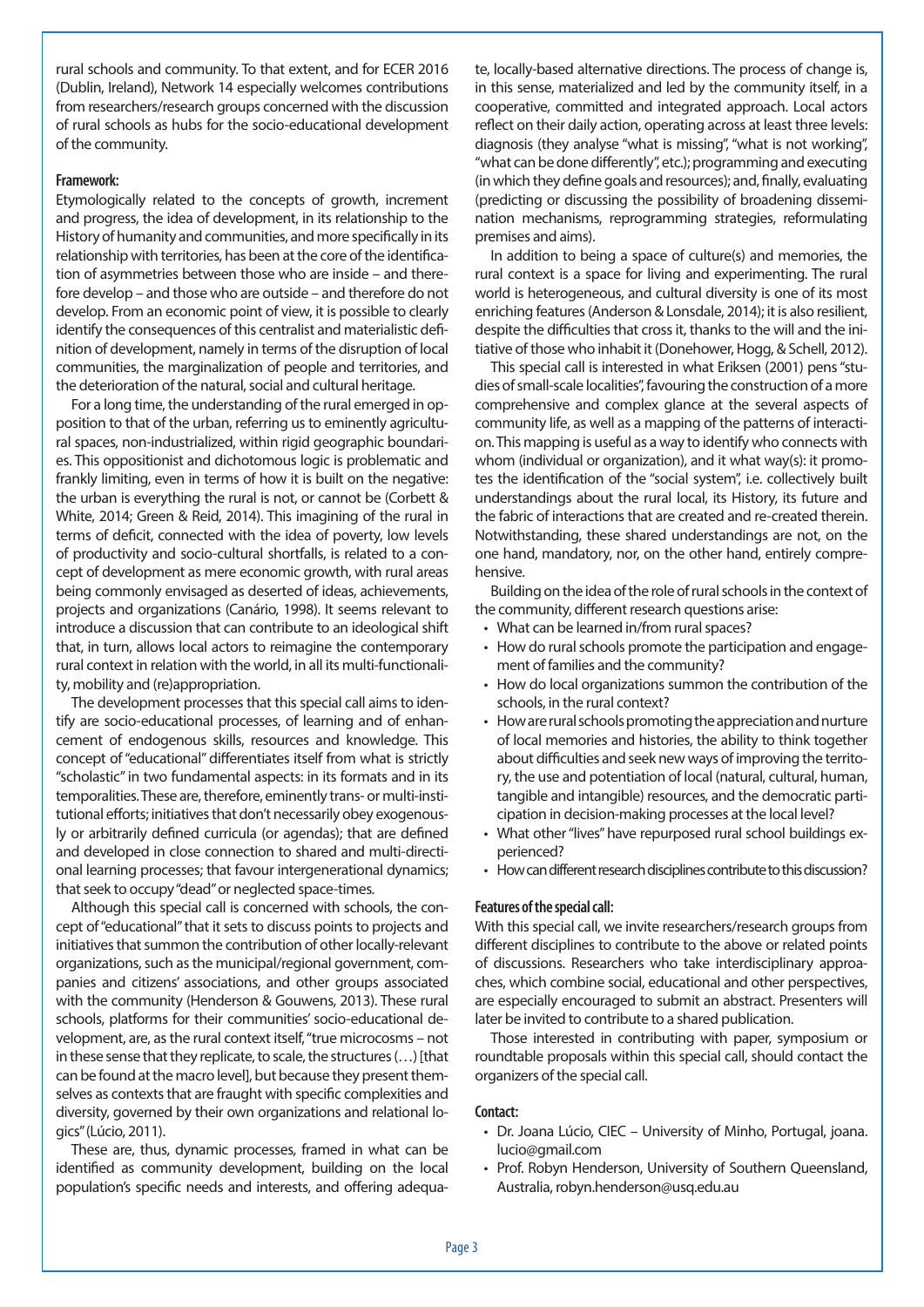• Prof. Karen Noble, Australian Catholic University - Brisbane, Australia, karen.noble@acu.edu.au

#### **References:**

- Anderson, M., & Lonsdale, M. (2014). Three Rs for rural research: Respect, responsibility and reciprocity. In S. White & M. Corbett (Eds.), Doing educational research in rural settings: Methodological issues, international perspectives and practical solutions (pp. 193-204). London: Routledge.
- • Canário, R. (1998). Educação e perspectivas de desenvolvimento do "interior" [Education and development perspectives for the "interior"]. In J. Madureira Pinto & R. D'Ornelas (Coords.), Perspectivas de desenvolvimento do interior [Development perspectives for the interior] (pp. 31-45). Lisbon: Imprensa Nacional Casa da Moeda.
- Corbett, M., & White, S. (2014). Introduction: Why put the, rural' in research? In S. White & M. Corbett (Eds.), Doing educational research in rural settings: Methodological issues, international perspectives and practical solutions (pp. 1-4). London: Routledge.
- • Donehower, K., Hogg, C., & Schell, E. E. (Eds.). (2012). Reclaiming the rural: Essays on literacy, rhetoric, and pedagogy. Carbondale, IL: Southern Illinois University Press.
- • Green, B., & Reid, J.-A. (2014). Social cartography and rural education: Researching space(s) and place(s). In S. White & M. Corbett (Eds.), Doing educational research in rural settings: Methodological issues, international perspectives and practical solutions (pp. 26-40). London: Routledge.
- Henderson, R., & Gouwens, J. A. (2013). Mobile farmworker families using cocoon communities to negotiate multiple lifeworlds. In M. Korpela & F. Dervin (Eds.), "Cocoon communities": Togetherness in the 21st century (pp. 105-121). Newcastle upon Tyne: Cambridge Scholars Publishing.
- • Lúcio, J. (2011) A Mediação Sócio-Educativa na Construção da Cidade Educadora: O projeto "Massarelos, Freguesia Educadora". Tese de Doutoramento em Ciências da Educação [Social-Educational Mediation in the Construction of the Educating City: The Project "Massarelos, Educating Civil Parish". Doctoral thesis in Education Sciences]. Porto: Self-published.

#### **Call for contributions – ECER 2016**

Network 17: Histories of Education

Network convenors: Beatrice Haenggeli-Jeni, Iveta Kestere, Marta Padovan-Özdemir, Helena Ribeiro de Castro, Elena Tabacchi, Geert Thyssen & Pieter Verstraete

The next European Conference on Educational Research will be held in Dublin from 23 to 26 August 2016. The conference will be devoted to 'Leading education: The distinct contributions of educational research and researchers'. While Network 17: Histories of education is known for favouring proposals in all but the classical paper format, especially when they centre on underexplored sources, new theories and methodologies, it also welcomes submissions that directly address the conference's overall theme. In this case, 'Leading education' can function as a subject of historical analysis or as a prism through which one can reflect on the diverse theories and methods that may help to advance the history of educational research in particular and the history of education in general.

#### **Histories of educational research and educational researchers**

Throughout history, research and education have become intertwined in complex and diverse ways. Schools, for instance, have been envisaged as scientific laboratories putting to the test ideas and insights, as well as very practical novelties, for ever more pupils but also for educators. Likewise, scientists have devised accountability and evaluation instruments with a view to optimising teaching and learning processes. Educational researchers and educators have thereby not always been considered competent. Indeed, historically, clergymen, physicians, engineers, natural scientists and members of other professions have sometimes been deemed better equipped for the task of leading education. The convenors of Network 17 would like to invite scholars to reflect not only on the history of educational research or on the lives of particular educational researchers but, among other things, also on the complex and manifold tensions between history, educational theory and praxis, private initiatives and scientific endeavours, professional concerns and academic agendas. For example, to what extent and how have teacher-training centres come to function as scientific laboratories? Or, how have research agendas of well-known educational research centres developed across time and space influenced educational praxis and responded to societal forces? To what extent and how have educational researchers managed to profile themselves, through their research or otherwise, as competent in advancing education? How have certain professional educators become leading educational researchers or how have educational researchers in turn become leading educational activists? What networks of educators and educational researchers have emerged in response to different societal challenges and/or visions?

#### **Histories of the history of educational research**

With this special call for contributions the convenors of Network 17: Histories of Education further encourage scholars to focus on the changes and/or continuities that can be discerned in histories of the history of educational research. What have they been about, historically, and who has produced them for what reasons? What may be gained from considering the history of the history of educational research through such prisms as those of gender, class, ethnicity and disability? These are the kind of questions we convenors would like to see discussed at the gathering in Dublin. Apart from looking back, we would also like to seize the opportunity to look forward and therefore especially welcome insights, thoughts, comments and/or warnings concerning ways of performing the history of education in the 21st century. What are the main challenges for historians of education in the decades to come, what kind of source material has so far been underexplored and how should it be addressed. What do we want the community of historians of education and their activities to look like within the next 100 years? Can we imagine new ways of making public the results of our research and, if so, how?

Network 17 encourages researchers from within and across the history of education to submit proposals for full presentations, symposia, workshops or posters that deal with the above-mentioned themes. For more information about these different formats, see the ECER-website. In order to ensure high-quality conference sessions, for the next round of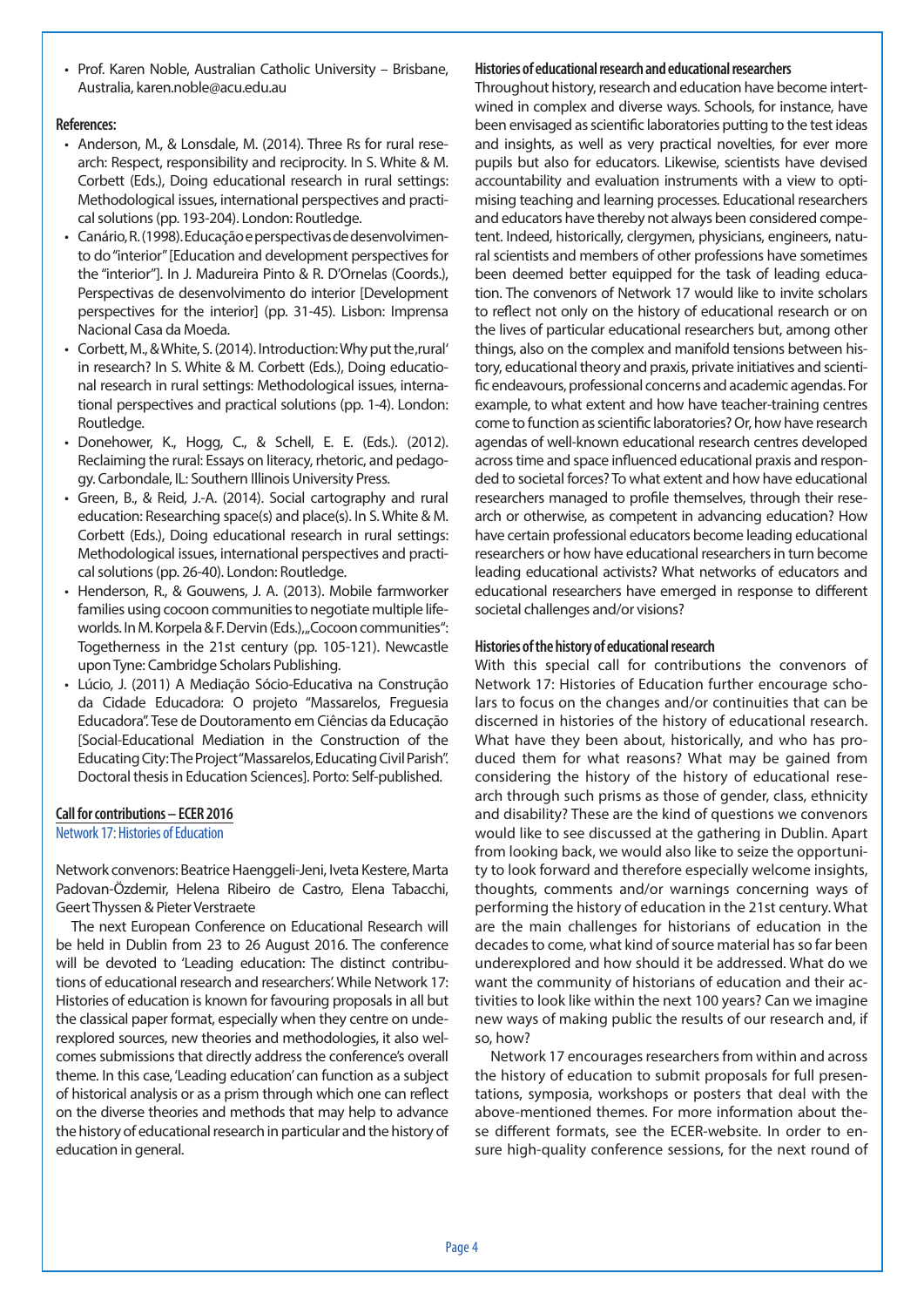review, reviewers will be asked to pay particular attention to the general criteria for good scientific research for abstracts stipulated by the EERA council (e.g., clear research questions and/or hypotheses, explicit theoretical and methodological framework, European dimension).

#### **Internationalisation in and of Higher Education: Critical reflection on contemporary HE and development of cross-cultural possibilities!** Network 22: Research in Higher Education

Network 22 aims to provide an additional strand concerned with internationalisation, and we propose a specific strand in the (existing) subtheme Teaching Learning and Assessment on Internationalisation of and in HE.

This would reflect the significant impacts of the Internationalisation of and in HE, including Teaching, Learning and Assessment. The importance that teaching, learning and assessment strategies accommodate to different ways of knowing and different cultural expectations and policy should be emphasized. Further, the relevance of curriculum content and the student experiences involving students from a range of contexts can be included. Also, critical reflection/viewpoints on (in) internationalised HE institutions approaches and discourses as well as critical reflections concerning contemporary HE in general (meta-analysis and others), and interdisciplinary, cross-cultural approaches are of interest in the suggested strand.

For ECER 2016 (Dublin, Ireland), Network 22 especially welcomes contributions that concern the discussion and reflection on research of internationalisation in and of higher edcucation, and further, welcomes research design using multi-cross or transdisciplinary approaches.

#### **Framework:**

The internationalisation of education policy in general, and higher education in particular, is one of the most significant forces affecting universities in the Western world today. These issues are not limited to student mobility or even the increasing importance of distance delivery across national borders. Expereincing internationalisation as a dynamic movement, in line with authors such as Knight, 2006, de Wit, 2006, Peters, 2008, 2014, this is seen as a process where the interrelationship is crucial, and the integration and changes including the international, national, local and intercultural become the purpose, function and delivery of education. This summarised definition goes well beyond the usual conceptualisation, where universities carry on business as usual, and internationalisation is seen simply as an 'add-on' of foreign students and partnerships. Instead, it involves a deep-reaching systemic change concerning the core missions of higher education. Importantly, it affects the generation, adaptation and diffusion of knowledge as such. Internationalisation always takes place somewhere: in private and public spaces, in particular communities and fields of work, neighborhoods, cities, regional and local contexts, and in education as in higher education. Advancing our understanding of internationalisation can only be achieved by questioning and critically reflecting on some of the assumptions that underlie traditional views on knowledge generation and diffusion, since these assumptions originally arose in mono-cultural academic contexts.

In higher education, internationalisation entails a number of cross-cultural challenges that need to be addressed, not only in terms of innovative pedagogies, curriculum theoretical development, but also in terms of institutional drivers and how we consider academic content and quality. Internationalisation is a major challenge in an age of complexity, where cross-cultural flows merge, transform our societies and develop new opportunities. These issues intersect with other important facets of diversity, such as race, ethnicity, age, religion, gender and social status.

In today's society there might be a need to readjust our research approaches, considering what internationalisation is and how various aspects of internationalisation are achieved. Looking at separate aspects of internationalisation in isolation tends to lead to static conceptualisations, since each aspect is then framed against a background of circumstances which are assumed to be constant and extraneous and predefined. To bring about systemic change in the internationalisation of higher education, the ways we conceptualise knowledge, research and teaching need to be reconsidered at a more fundamental level. A more holistic, cross-disciplinary and transversal approach is therefore indispensable to move beyond the boundaries set by the present paradigm.

Challenging the underlying assumptions of higher education to work towards new conceptualisations of internationalisation touches a vast number of areas and concerns. The intention with this additional thread is to more distinctly consider the implications of moving outside a purely instrumental and transmission-based view of higher education, and instead encourage research to look at internationalisation through the lens of becoming knowledgeable in a internationalsied (globalised world). Another issue involved in the proposed framework/thread would consider concerns focus on the quality of interpersonal relationships in cross-cultural encounters in higher education, and notably the questions of trust and curiosity.

Cross- cultural possibilities! In a very visionary descriptive way, based on the notion of an ontological community of learners constructing and negotiating meanings and striving for cross-cultural possibilities calls for research that focusses on internationalisation creatively using opportunities and openings to move beyond the power relationships (thus using a critical approach) that are somewhat 'imposed upon us', defined by our individual national allegiances and by the pervasive meta-agendas set by transnational commercial actors on the global arena. Facilitating cross-cultural meetings between students, researchers and teachers has great potential in terms of international network building. Dealing with how something can be understood in various cultural contexts is knowledge that enables academics to recognize and define new problems, moving beyond preconceived ideas and assisting them to be open and develop an inquiry-based attitude. Research that is intrinsically connected, thus in choherence with stated ontological premises emphasising the dynamic openness outlined in the summerised (frame of) definition above, is of interest. These dynamics also lie at the heart of cross-cultural encounters in higher education.

Such considerations are not limited to theoretical re-conceptualisations. To achieve cross-cultural collaboration in practice, careful attention needs to be devoted to - leaving openness in the choice and delimitation of the object matter/issue - interpretation (including cultural and value-based variations), as well as considering concrete implications/applications for practice and societies, in different local, social or professional contexts. At all these levels, research concerning innovative research, showing approaches that counteract any kind of reductionism, is particularly interesting. Three components will be of special importance: Knowledge, Culture and Language. The challenges facing higher education as a consequence of internationalisation can here be gathered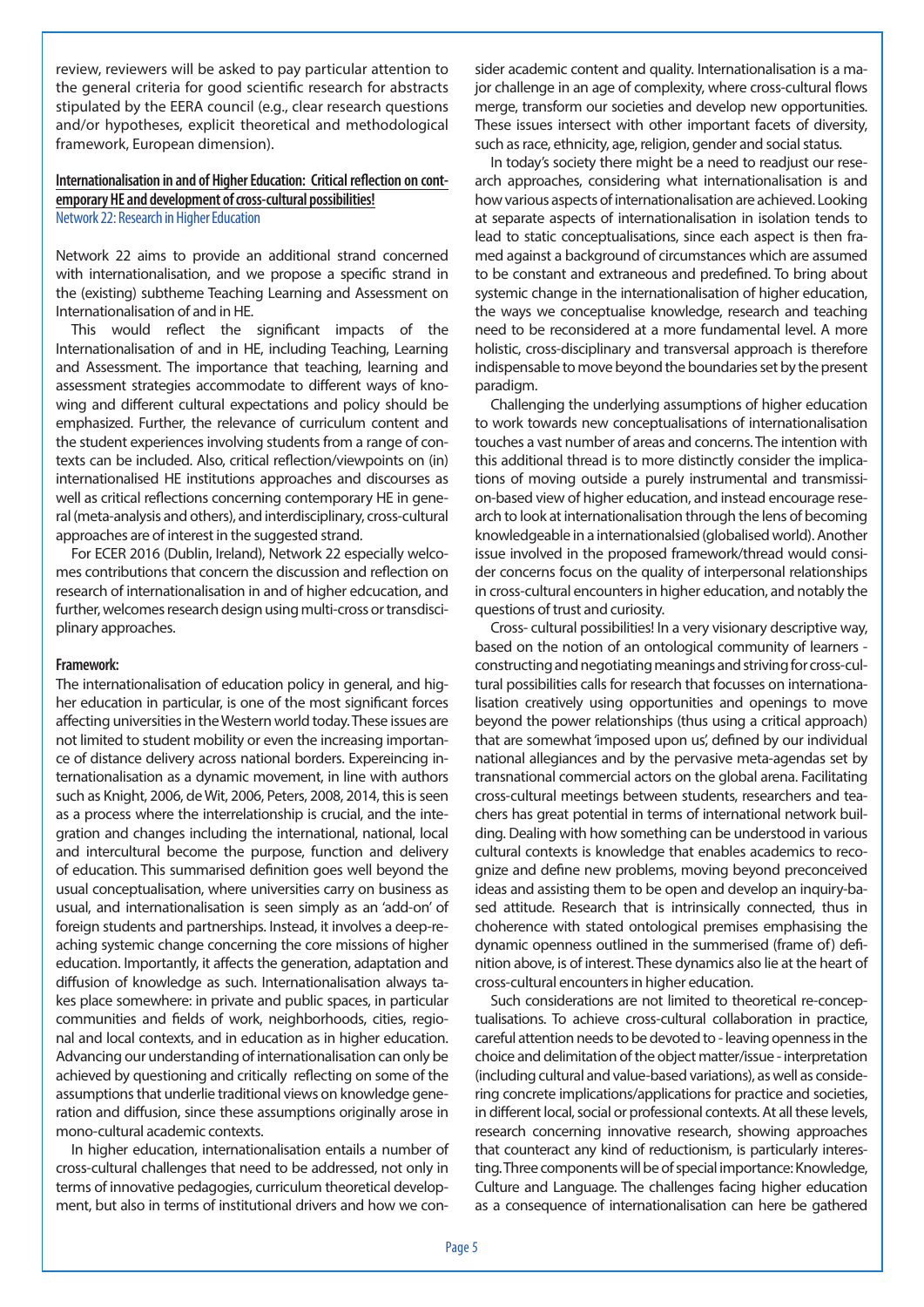around three dimensions. Each of these also carries strong implications for democracy, social justice and gender equity. Within the dimensions, perspectives from different disciplines challenge each other, leading to new conceptualisations. At the same time, research 'working at a meta-level' alongside the three thematic dimensions, and bringing the perspectives together would be interesting, addressing and interrelating some of the overarching questions outlined above. Overarching concerns include the question of how we can address research questions in a more equitable international collaboration without a dominating part.

#### **Features of the special call:**

With this special call, we invite speakers/researchers from different disciplines to contribute to the above or related points of discussions adopting a critical reflective approach. Interdisciplinary, cross-cultural approaches which combine social, educational and spatial perspectives, highlighting the complexity in/of internationalisation of higher education, are especially encouraged to submit an abstract. The intention is that presenters will later be invited to contribute to a shared publication if possible.

Those interested in contributing with paper, symposium or roundtable proposals within this special call should contact the organizers of the special call.

#### **Contact:**

- Dr. PhD, Monne Wihlborg, Lund University, Sweden Monne.Wihlborg@med.lu.se
- Dr. PhD, Sue Robson, Newcastle University, United Kingdom Sue.robson@newcastle.ac.uk.

Co-convenor in ECER/EERA NW 22.

#### **Looking In/Outside the Brussels Bubble - Multiple Enactments of Europeanization of Education**

Network 28: Sociologies of Education

The construction of the European space of education is requiring the complex reassemblage of the multiple worlds of the European education systems. It is a high risk and ever complete reassemblage made of discourses, technologies, and education policies where multiple enactments of Europe through education are possible. It is an emergent and fragile composition that is acting through the fabrication of spaces of commensuration, and the mobilization of networks of expertise making visible, redefining and offering certainty on what appeared to be opaque and incommensurable (Lawn & Grek 2012; Lawn & Normand 2015).

Soft law, increasing investment in the logic of accountability, and in the development of forms of governance by data, standards, comparative data-based technologies and knowledge (Fenwick et al. 2014) are nowadays the main tools for the fabrication of the European space of education, and have been the main foci of investigation in that field . The relevance of these processes, however, has brought to the forefront the dynamics of institution and political space building, and the related logics of knowledge and power in the analysis of Europeanization of education with the unintended effect of presenting the construction of this transnational space as enclosed in the 'Brussels bubble' (Georgakakis, Rowell 2013), and/or ultimately embedded in a top-down political agenda emanating from the globalised neoliberal package in education. To reopen the investigation, here, we propose to pay attention inside and outside the 'Brussels bubble'(Saurugger & Mérand 2010; Favell & Guiraudon 2009) to analyse: a) the multiple ways of performing the Europeanization

of education b) how these plural enactments develops, overlaps, counteracts the emerging dominant architectures of EU education c) how these enactments are related to changes of the European landscape. This call for paper invites researchers from Europe and abroad to assume a sociological eye, and to present proposals of papers for describing how the multiple enactments of European education interact with the current transformations of European societies.

#### **The main topics will be the following:**

- a) Mobilities in Europe and in education. Europeanization and the diminished power of the nation-state to constrain and secure life chances - might be increasing risks and opportunities at the same time. To what extent is Europeanization designing a livable world ? Is it a space of mobilities, that is of mobile forms of learning, people and professions of education, and/ or is it made of segregated spaces where immobilities, inequalities and education are accumulating (Landri & Neumann 2014) ? What are the positioning of the sciences of education, and in particular their traditions and theories, on the current enactments of Europeanization of education ?
- b) Enactments of Europeanization of education. Soft law, increasing investment in the logic of accountability, and in the development of forms of governance by data, standards, and performances appear to be the building blocks of the dominant envelope of Europeanization of education. A Europeanization of education from below is happening that concerns the development of European networks of schools, teachers, headteachers, associations, etc. partly dependent, and partly independent from EU-circuits and fundings. What are the sociomaterial conditions of these multiple enactments of Europeanization? Are they reconfiguring European space of education in a post-nationalistic way (Braidotti 2005)? What processes enhance the disassembly of the European project? Most importantly, in what ways have the economic crisis and austerity policies challenged the Europeanisation process? Did the economic crisis trigger divergence, and if so, in what ways?
- c) Globalization and Europeanization of education. Globalization and Europeanization of education reinforces through the circulation of models/standards/ideas between different countries and blocks of countries, and reveals the complexities of travelling policies, policy borrowing, and knowledge transfer. To what extent is Europeanization different from other transnational and global projects? To what extent is the Europeanization of education different from Europeanisation of other domains?

Potential contributors may propose theoretical and empirical papers that address some or several of the topics and of the listed questions. They are requested to identify the issue, and the sociological references mobilised to develop the research questions, and the methodological resources elaborated to give a reply to the investigation. Submissions should preferably address the questions, by escaping from 'methodological nationalism', and by investigating the issue from a transnational point of view (Dale & Robertson 2012). Drawing in a global eye and studies which enquire into more global trends (i.e. international educational assessment programmes) but which offer insights into European education processes, would also be valuable.

In the review process, the network 28 'Sociologies of Education' will give priority to the paper proposals that will meet the topics suggested in this special call. Moreover, to enhance the academic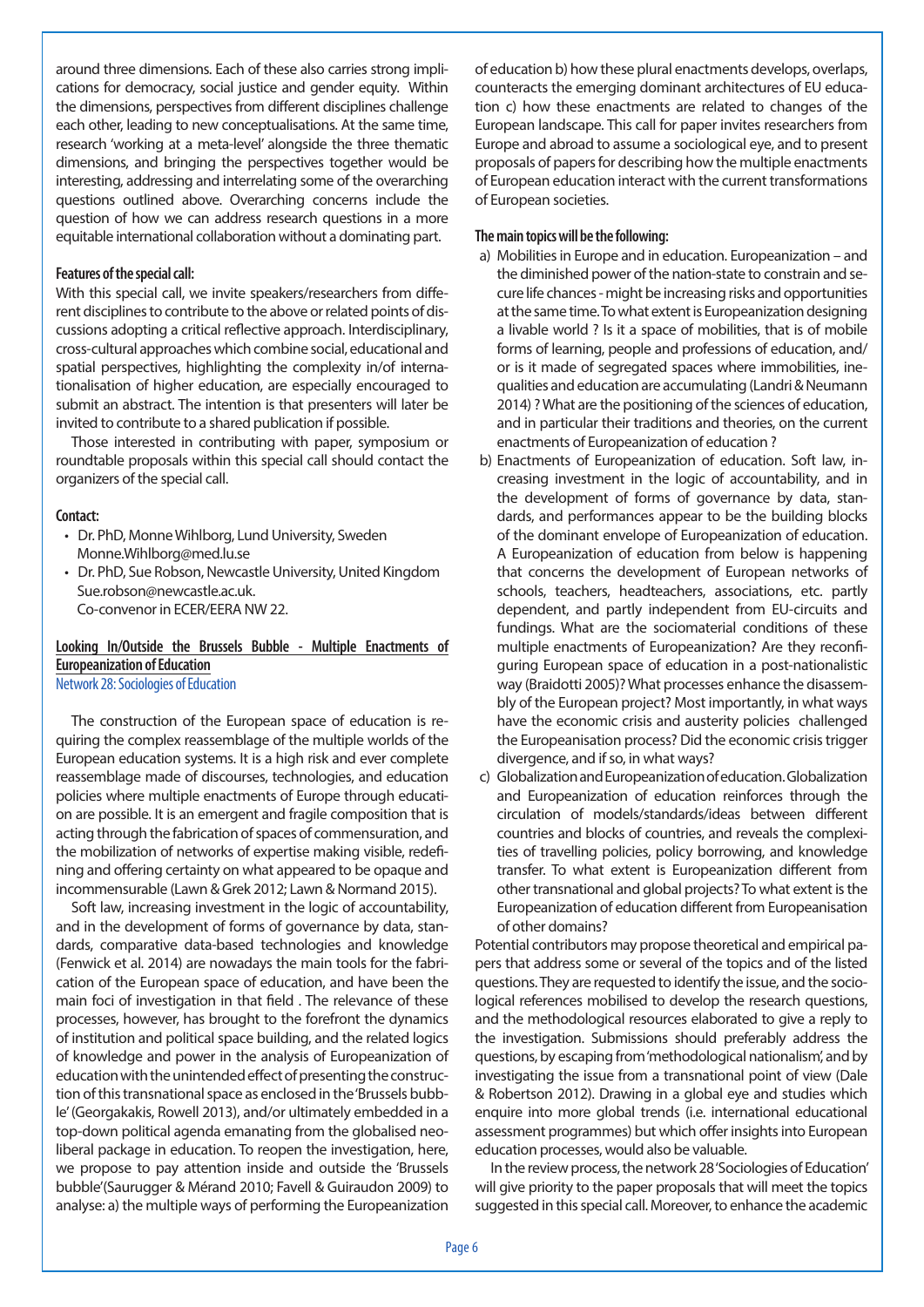and scientific interchange, the network envisages in ECER Dublin to assign to the call for paper 2016: a) the introductory session (with a keynote); b) 10 sessions (3 papers per session) and c) two symposia.

#### **References**

- Braidotti, R., 2005. A Critical Cartography of Feminist Postpostmodernism. Australian Feminist Studies, 20(47), pp.169–180. Available at: http://www.tandfonline.com/doi/ abs/10.1080/08164640500090319.
- Dale, R. & Robertson, S. eds., 2012. Globalisation and Europeanisation in Education, London: Symposium Books.
- • Favell, a. & Guiraudon, V., 2009. The Sociology of the European Union: An Agenda. European Union Politics, 10(4), pp.550–576. Available at: http://eup.sagepub.com/cgi/ doi/10.1177/1465116509346384 [Accessed September 21, 2014].
- Fenwick, T., Mangez, E. & Ozga, J. eds., 2014. World Yearbook of Education 2014 Governing Knowledge: Comparison, Knowledge-Based Technologies and Expertise in the Regulation of Education, London: Routledge.
- Georgakakis, D. & Rowell, J., 2013. The Field of Eurocracy Mapping EU Actors and Professionals, Palgrave Macmillan.
- • Landri, P. & Neumann, E., 2014. Mobile Sociologies of Education. EERJ, 13(1), pp.1–8.
- Lawn, M. & Grek, S., 2012. Europeanizing Education: governing a new policy space, Oxford: Symposium Books.
- • Lawn, M. & Normand, R. eds., 2015. Shaping of European Education Interdisciplinary approaches, London: Routledge.
- Saurugger, S. & Mérand, F., 2010. Does European integration theory need sociology? Comparative European Politics, 8(1), pp.1–18. Available at: http://www.palgrave-journals.com/doifinder/10.1057/cep.2010.1 [Accessed September 30, 2014].
- Thevenot, L., 2007. A Science of Life Together in the World. European Journal of Social Theory, 10(2), pp.233–244. Available at: http://est.sagepub.com/cgi/doi/10.1177/1368431007078889 [Accessed September 29, 2014].

### **Assessing environmental and sustainability education in times of accountability, measurement and evidence**

#### NW 30, ESER, Environmental and Sustainability Education Research

We invite all interested in research in environmental and sustainability education to send in abstracts to ESER, Network 30. Your proposal should relate to the network descriptors (see NW 30, network page). We welcome international researchers and graduate students and hope to offer you all a suitable form of presentation or session activity.

In many countries there is a call for climbing the rankings and excelling in math, science and languages (cf. the Pisa rankings). This often leads to a focus on the testing of 'universal' knowledge. At the same time schools – in their own context – need to pay attention to sustainability, environment, health, citizenship, arts and humanities while preparing learners for a rapidly changing world and workplace. These claims seem to be competing with one another. How can environmental and sustainability education navigate this force field? Are there alternative ways of assessing learners that provide more space for meaningful learning around real/authentic issues?

In this open special call the focus is on measuring in ESE – including topics such as general reflections on assessment and measurement, assessment and measurement in school education, assessment and measurement in higher education.

This call aim to raise a series of critical accounts of assessment and measurement in ESE. Examples of possible titles for symposia, thematic paper sessions or directed workshops:

- What do we mean by ESE assessment and measurement?
- Who decides and who is asking for assessment and measurements?
- Who values the results/outcomes?
- What's our preferred approach/mix of methods?
- Valuing what we measure or measuring what we value?  $\cdot$  To what end – why?

Network 30 aims to be innovative and open-minded, and rigorous in the quality of what is discussed. In the review process we will focus on the ECER review criteria and will be specifically interested in whether the proposal presents a clear research question; whether it identifies theoretical / methodology frameworks; and whether it is well grounded in existing research. To enhance the chances to get your contribution through the review process, please see the NW 30, Author guidelines at

#### http://www.eera-ecer.de/networks/nw30/

All abstracts are submitted on-line on the official ECER website. Welcome to participate to make the ESER network even better – in research quality and international collaboration! Programme committee of ESER

#### **Leading Organizational Education - Educational Research in, on and for Organizations**

Network 32 Organizational Education for ECER 2016 in Dublin

The next European Conference on Educational Research (ECER) will be held in Dublin from August 22nd until 26th 2016. The conference will be devoted to "Leading Education: the distinct contributions of educational research and researchers". Although Network 32 Organizational Education accepts the wide range of proposals that meet with questions of organizational education and with the criteria for good scientific research, it particularly will welcome submissions that directly deal with the conference's overall theme. Relating to the ECER 2016 theme, the EERAnetwork 32 will gather contributions which focus on the role of educational research in, on and for organizations, both for the organizations as well as for the discipline of education and for the wide fields of educational professions.

#### **Educational Research in Organizations**

Educational research takes place in organizations, be they educational organizations such as kindergarten, schools or adult education institutions or be they other organizations like companies, agencies or hospitals. Researching learning in organizations can also be across organizations, in networks of organizations for example around a societal issue (for example within healthcare and how to deal with the introduction of new medicine or within higher education and how to deal with students' transition to work), that involves the collaborations of private organizations and public institutions. In any case, the organizations where the educational research takes place are the context of the research. What does this do to the research? It can be asked what role the organizational context plays for the educational research. Therewith also the question of research stakeholders in the organization emerges. Who wants the research for which reasons? Another interesting aspect of the organization as the research's context is